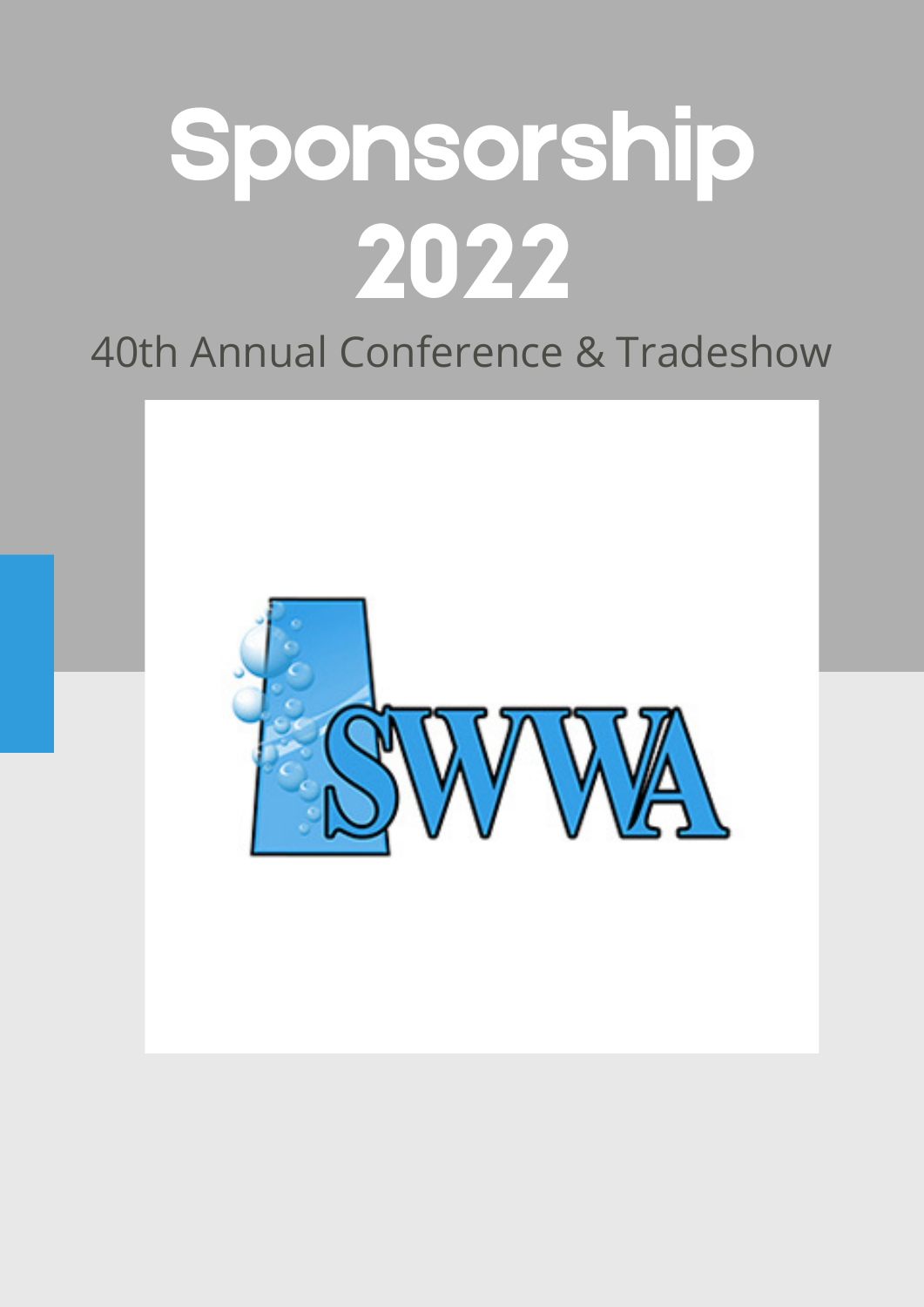

### About Us

The SWWA Purpose: The association is dedicated to environmental stewardship, protection of public health and advancement of water and wastewater professionals through training and educational opportunities.

The SWWA is made up of operators, government employees and suppliers from the water industry.

The annual conference sees 500 attendees and 99 Exhibitor Booths.

The SWWA is a not for profit association that provides training to those in the water industry.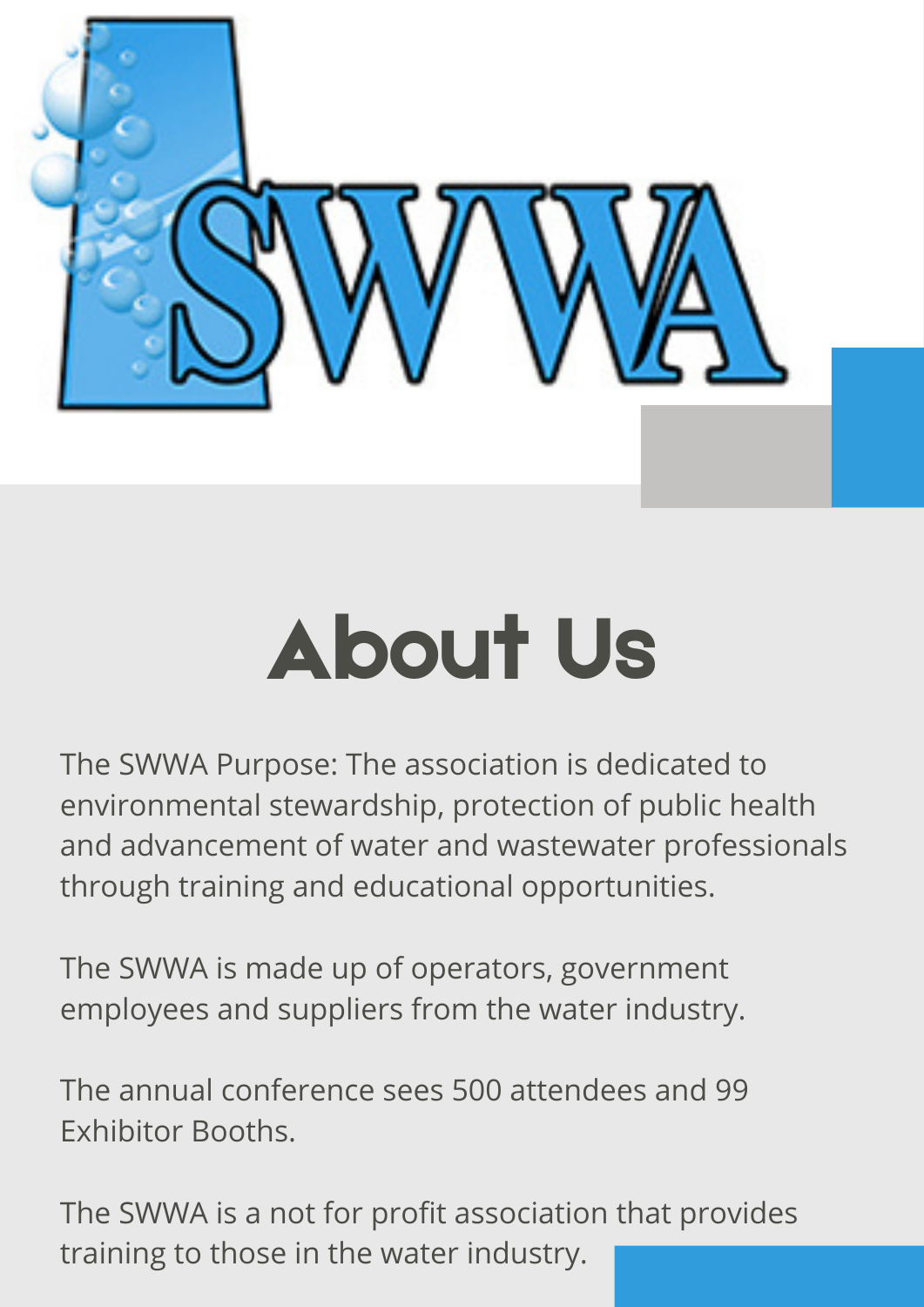## Partner with SWWA through Sponsorship

- Be seen as an industry leader to 500+ delegates expected from Saskatchewan and 99 supplier companies of the industry. SWWA conference delegates represent rural and urban municipalities of small and large water utilities, collections and distribution and wastewater treatment systems. The SWWA also sees government representatives of the industry, engineers, and industry and educational suppliers.
- The SWWA conference is a cost-effective sales and marketing tool that provides unlimited networking of new contacts and great exposure for your business bringing you face to face with your key customers and prospects.
- The ability to capture new prospects through your corporate profile to existing members.
- The opportunity to increase your brand recognition within the province with a decision-making audience.
- Exposure to your target market away from everyday distractions.
- Exposure during the annual event along with exposure leading up to and after the event.
- Sponsors are recognized immediately upon the partnership through advertisement on the SWWA website & in the conference app.
- E-newsletters are used monthly and through them engage the SWWA members with targeted emails, as a sponsor you are given exposure through all e-letters leading up to the annual event from August to the beginning of November. All sponsors who commit to \$1000.00 or more in sponsorship are given the opportunity to have a targeted e-letter of the company product that will be sent out to all SWWA members as well as all delegates registered for the event. **Sponsorship deadline is Sept. 15 each year.**
- The SWWA is given out each year and it continues to get better and provides all those who attend the conference/tradeshow with a tool all members can use to find a supplier who can meet the needs of what they are looking for. The directory is also available on the Pipeline App and on the Pipeline section of the website.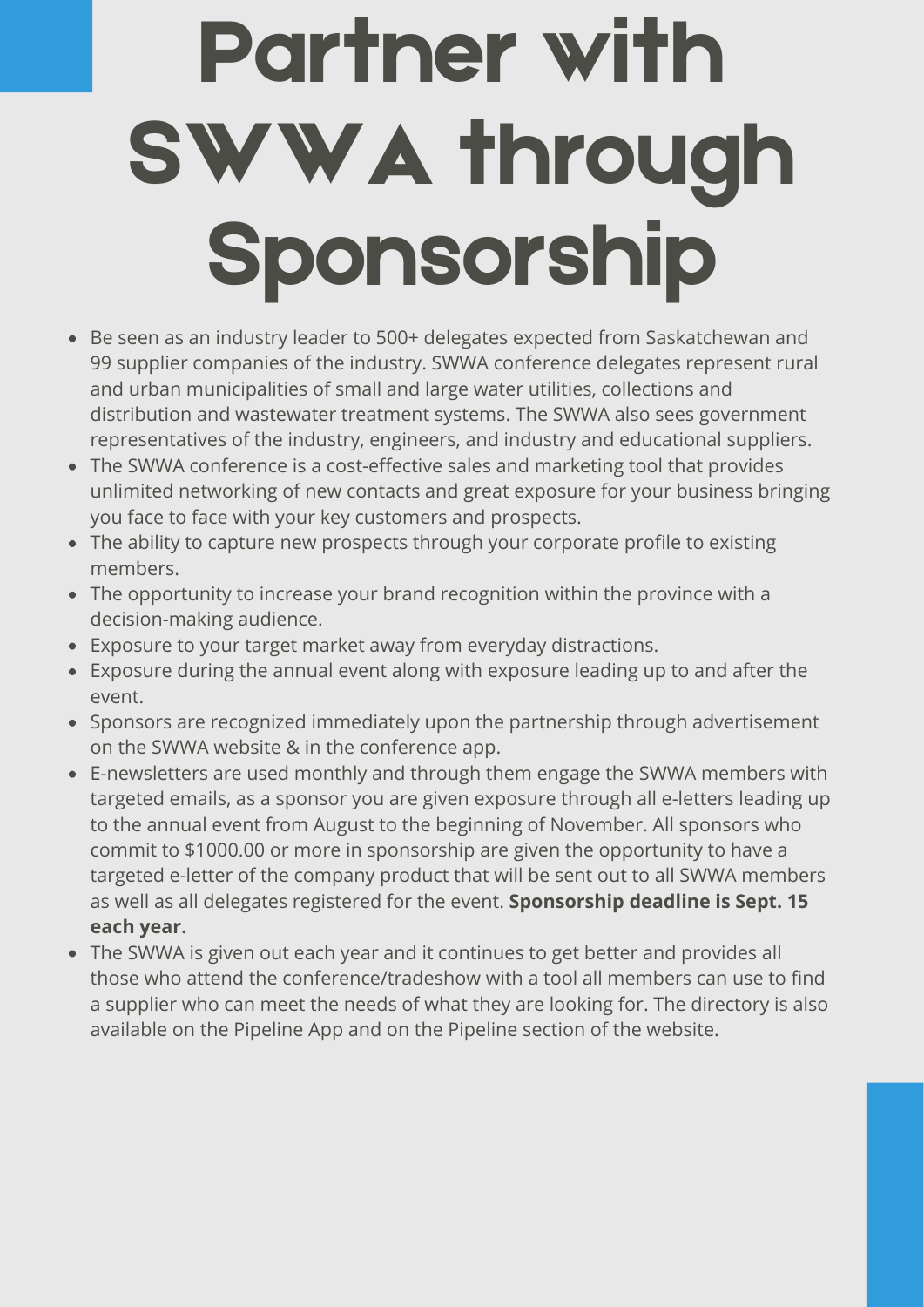# Sponsorship Options

#### **Be recognized as an Industry Partner – Gold, Silver, and Bronze**

Opportunities can be custom designed for your company and your individual's needs. Packages can be combined to attain Gold, and Silver, and Bronze. The deadline for Gold, Silver, and Bronze sponsors is September 5, 2020 to ensure advertising in all conference advertising. Sponsorships received at an earlier date will be recognized in all SWWA correspondence such as e-letters, social media and the Digital Pipeline

### Keynote Speaker - \$5000.00 Pending

Be the exclusive sponsor of the annual keynote speaker. The keynote address takes place on the Thursday morning of the conference. The keynote is included in the delegate package and is part of the required CEU accumulation for the delegates looking to earn the 1.2 CEU. The sponsor will receive:

- Company name and Logo prominently displayed in the Keynote area
- Acknowledgement at the Keynote address by the Conference Chair
- Company Information available at the entrance to the Keynote address
- One reserved table at the Keynote (4 complimentary tickets to attend the keynote only)
- Acknowledgement of conference sponsorship on the SWWA website
- Acknowledgement on conference program
- Acknowledgement in SWWA Pipeline post conference issue

### Banquet - \$2000.00 **Sold**

Be the exclusive sponsor of the Banquet. This function is Thursday evening, beginning with cocktail hour, followed by the banquet meal and awards presentation. The banquet is included in the delegate package, which makes it available to all delegates. The sponsor will receive:

- Company name and Logo prominently displayed in the Banquet area
- Acknowledgement at the banquet by the Conference Chair
- One reserved table at the Banquet banquet tickets not included
- Acknowledgement of conference sponsorship on the SWWA website & conference program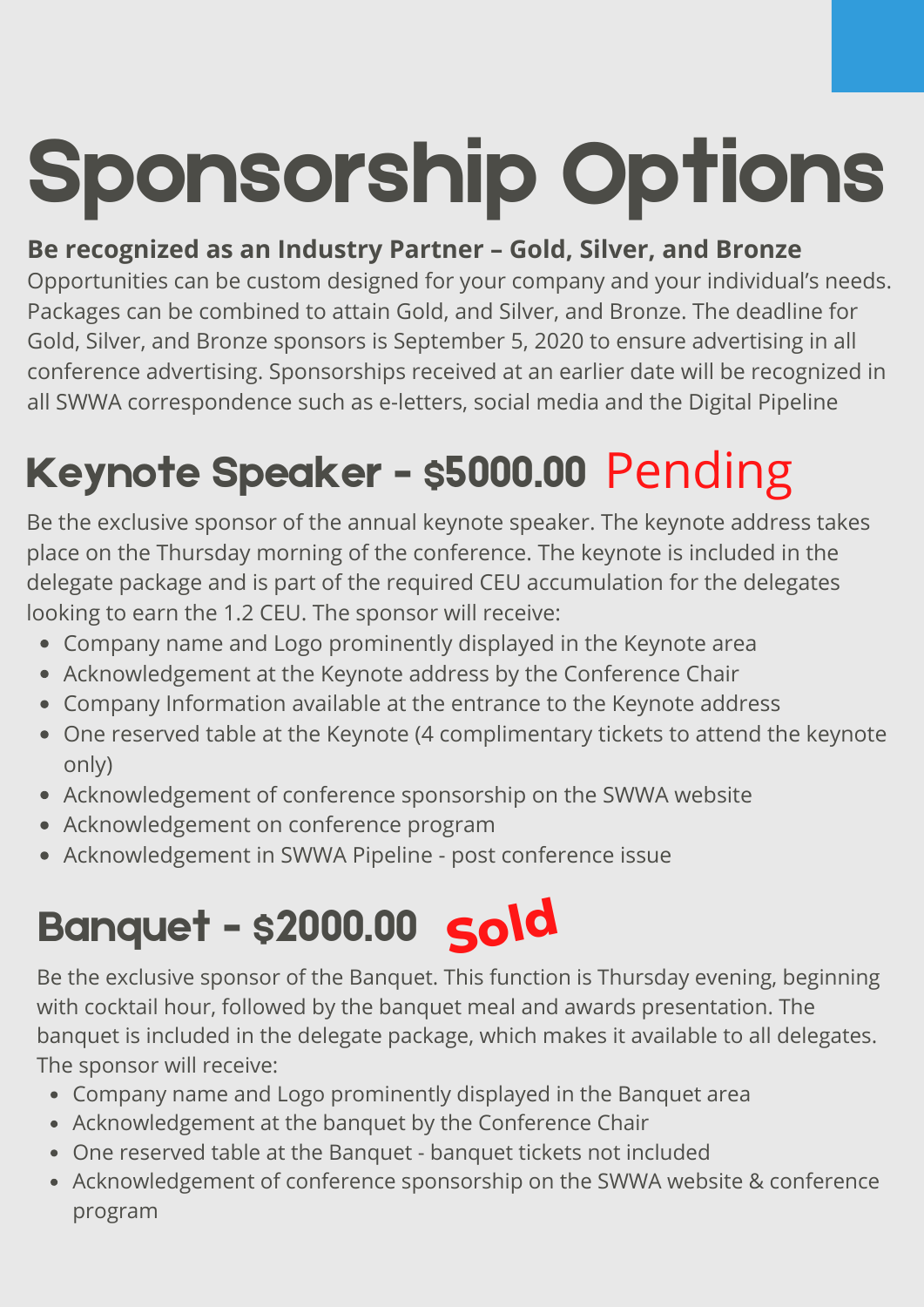### Awards Ceremony - \$1500.00 **SOLD**

Be the exclusive sponsor of the Awards Ceremony. This function is Thursday evening, followed by the banquet meal. This event is included in the delegate package, which makes it available to all delegates. The sponsor will receive:

- Company name and Logo prominently displayed in the Awards Area
- Acknowledgement at the banquet by the Conference Chair
- One reserved table for the Banquet banquet tickets not included
- Acknowledgement of conference sponsorship on the SWWA website & conference program

#### Lanyards - \$2500.00 Value **SOLD**

Each delegate and tradeshow booth will receive lanyards to display name badges. The sponsor will receive:

- Company Name and logo along the lanyard (the SWWA reserves the right to choose the lanyard style)
- Acknowledgement of sponsorship on the SWWA website and the conference program
- Acknowledgement in SWWA Pipeline

#### Banquet Entertainment - \$5000.00

Be the exclusive sponsor of the Banquet Entertainment. This function is Thursday evening and all delegates receive tickets as part of their delegate packages. The sponsor will receive:

- Company name and Logo prominently displayed in the Banquet Entertainment area
- Acknowledgement at the beginning of the Banquet Entertainment by the Conference Chair
- One reserved table at the Banquet and two complimentary tickets
- Acknowledgement of conference sponsorship on the SWWA website, conference program & SWWA Pipeline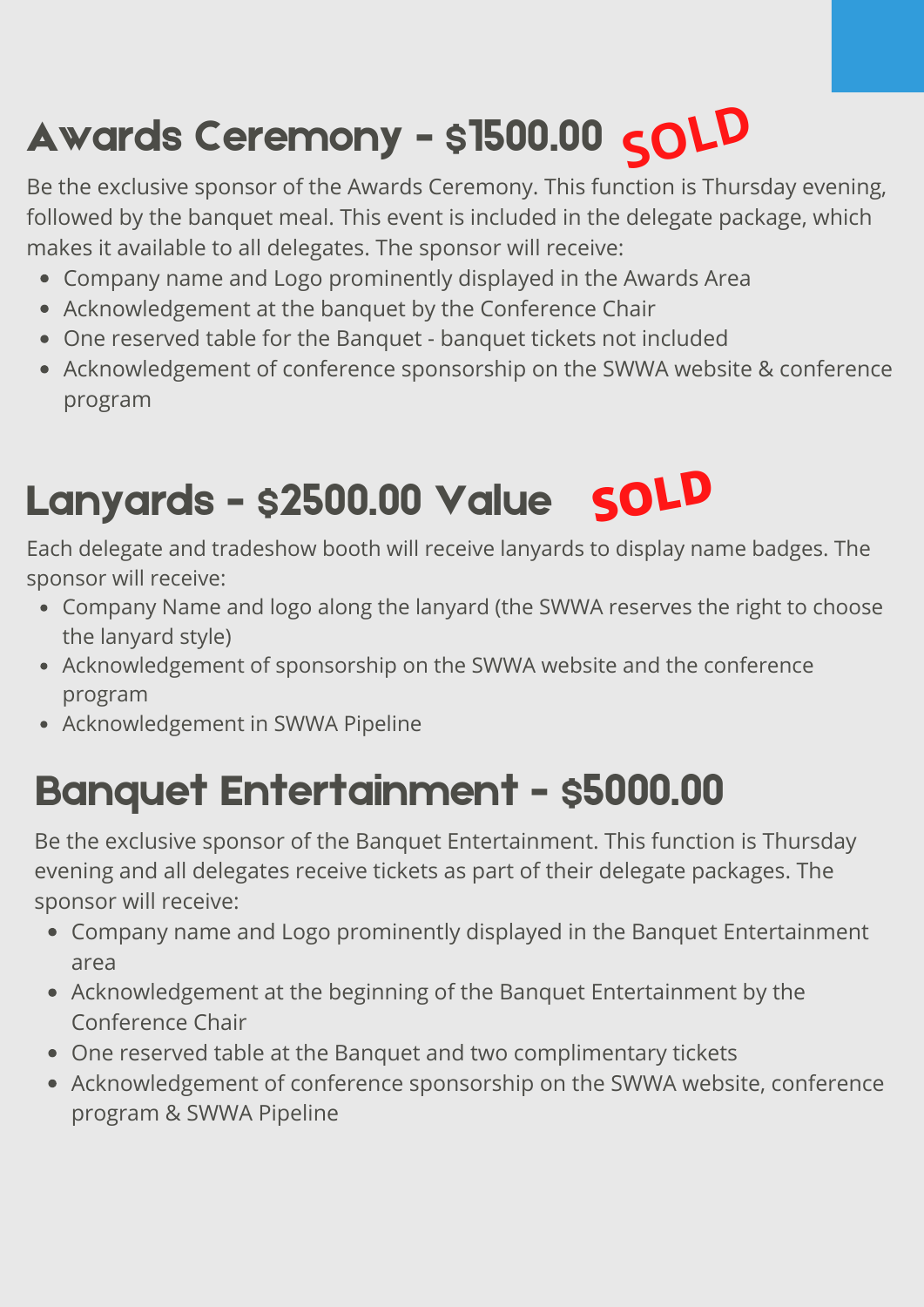### Delegate/Exhibitor Breakfast - \$1500.00

This breakfast is held Thursday of the conference. This event gives suppliers and delegates the opportunity to chat off the tradeshow floor. All delegates/suppliers receive tickets to the event as part of their package. The event includes breakfast and the keynote follows the breakfast. The Sponsor will receive:

- Company name and Logo prominently displayed in the Breakfast area
- Acknowledgement at the event by the MC
- Company information (if desired) to be available at the entrance to the breakfast area
- Acknowledgement of the sponsorship through the conference program, SWWA website and in the SWWA Pipeline

#### Tradeshow Lunch (Thurs.) - \$2000.00 **Sold**

All delegates, presenters for the day and exhibitors receive tickets for lunch:

- Company Name and logo along the lanyard (the SWWA reserves the right to choose the lanyard style)
- Acknowledgement of sponsorship on the SWWA website and the conference program
- Acknowledgement in SWWA Pipeline

#### Nacho Bar (tradeshow) - \$2000.00

Who does not love nachos?!! The best way to keep everyone on the floor during the tradeshow evening hours is to offer unique items that will keep them excited and sticking around to talk with those in the booths at the show.

### Waffle bar (tradeshow) - \$2000.00<mark>501d</mark>

Warm Sugar Waffles Dipped in Belgian Chocolate served with a Selection of Sweet Accoutrements & whipped cream. Can you say yummy in my mouth!! What a perfect way to end the night!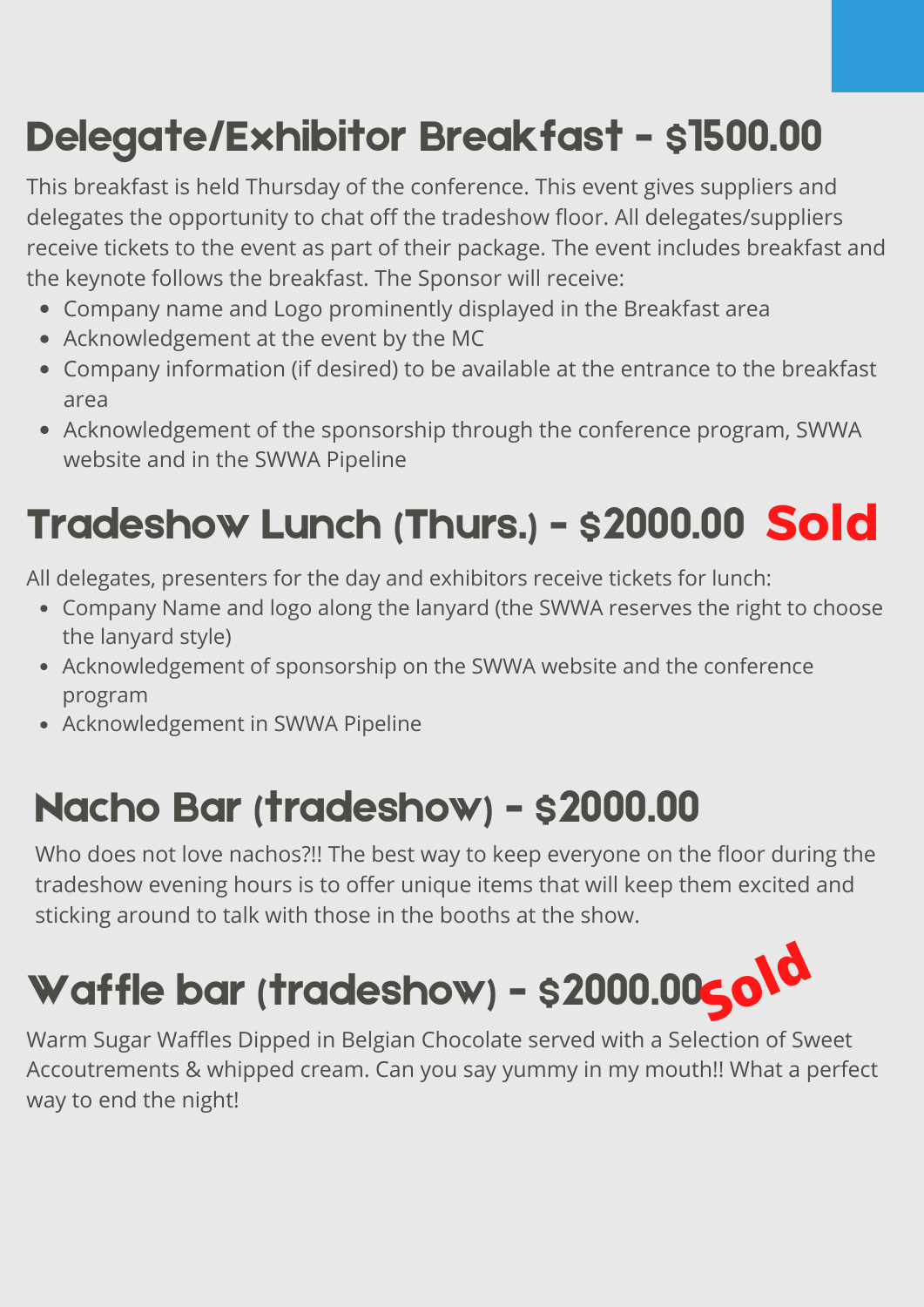#### Networking Event (Tues.) - \$2500.00 **Sold**

Be the exclusive sponsor of the SWWA Networking Event at Winstons. In 2019 a networking event was added to the agenda for the Tuesday prior to the conference start, we knew this would end up being a fantastic way to meet others prior to the event, encourage people to come in early, and be a great way to get to know new people and renew old acquaintances and catch up with friends.

- Company Name and logo along the lanyard (the SWWA reserves the right to choose the lanyard style)
- Acknowledgement of sponsorship on the SWWA website and the conference program
- Acknowledgement in SWWA Pipeline

#### Other Opportunities:

Wednesday Lunch - \$1500.00 Friday Breakfast - \$2000.00 Coffee Breaks - \$1000.00 (5 available) Tradeshow Night Finger food - \$1000.00 (10 available) **SOLD**

Delegate Bags - \$1000.00 **Sold**Notepads - Supplied by Supplier - **Sold** Pens - **Sold**

The SWWA will no longer be including inserts in the delegate packaging. All notepads, pens and delegate bags are to be sent to the SWWA office for Oct. 1.

#### **Sponsorship Deadline is Sept. 15, 2022**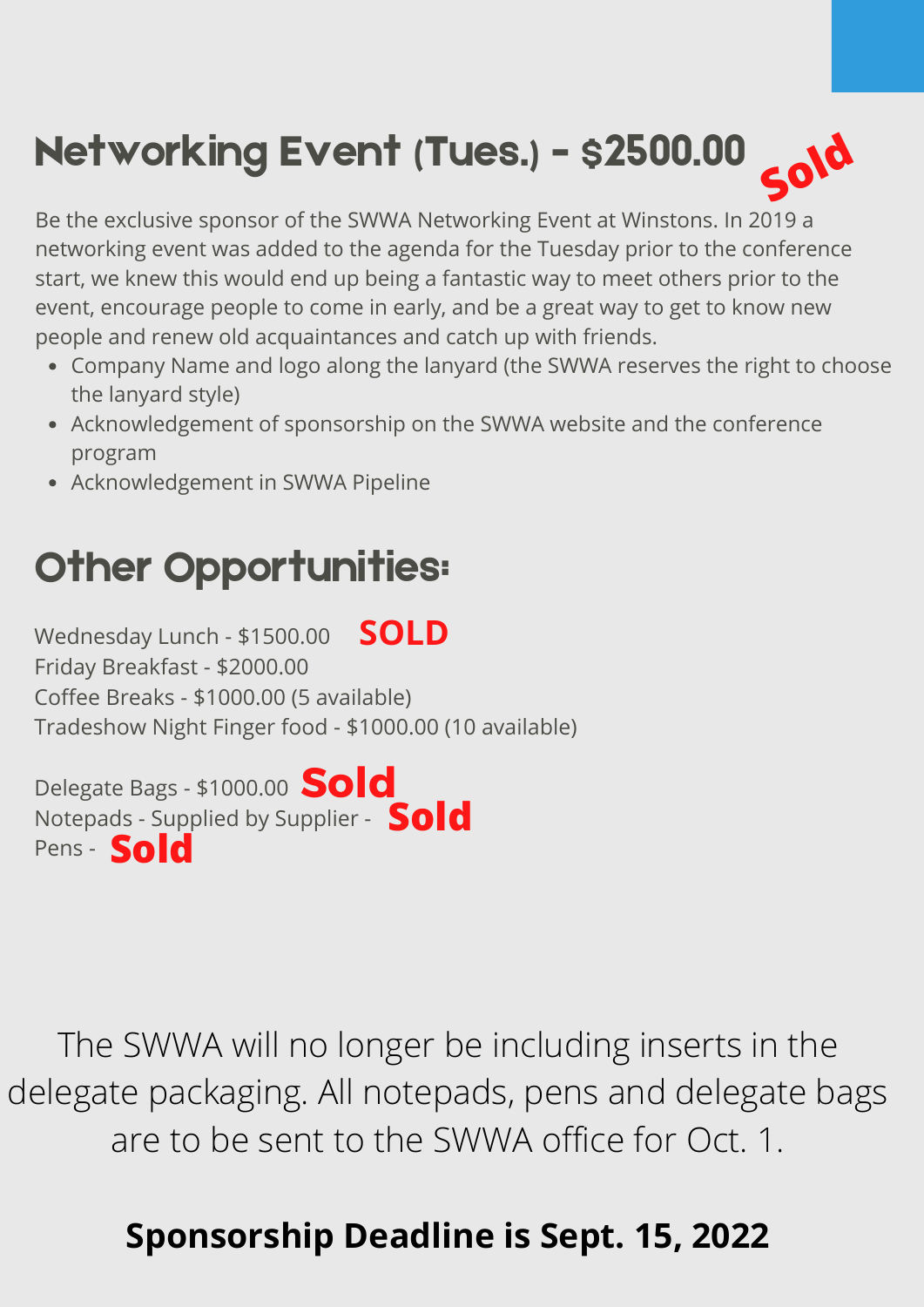## PartnerShip Agreement

Maximize your company's visibility at the Annual SWWA Conference and Tradeshow by taking advantage of the sponsorship opportunities. The SWWA is looking for partners willing to assist in creating an incredible experience for all at the annual event.

To apply for sponsorship opportunities, please fill out the form below and return to the SWWA email.

Email: office@swwa.ca

| <b>Company Name:</b>                                                                |  |
|-------------------------------------------------------------------------------------|--|
| <b>Contact Person:</b>                                                              |  |
|                                                                                     |  |
| City:_________________________________                                              |  |
|                                                                                     |  |
| Contact Phone: __________________________ Company URL:<br>.________________________ |  |
| <b>Contact Email:</b>                                                               |  |
| Sponsorship Amount ________________________                                         |  |

By signing here, I am confirming that I am an authorized agent of the aboveindicated organization and have the authority to commit to this sponsorship on their behalf. I understand there will be no cancellation or refund after sponsorship form has been received and that payment in full is due at this time to confirm sponsorship. I also understand sponsorships are non-refundable and nontransferable and all promotional content must be pre-approved by SWWA. I understand booth and tradeshow personnel costs are extra. I have read and agree to all deadlines and conditions. We hereby agree to abide by all rules and regulations in this package.

| <b>Signature:</b> | <b>Print Name:</b> |      |
|-------------------|--------------------|------|
|                   |                    | ____ |

Date: \_\_\_\_\_\_\_\_\_

Payments can be made by Visa or MasterCard. Once the form is received an invoice will be sent out.

Please submit a digital business card - horizontal and a digital logo with application

Sponsorships are non-refundable - if in the event of an act of God or the government the event is cancelled all sponsorships will be moved tot he next conference event